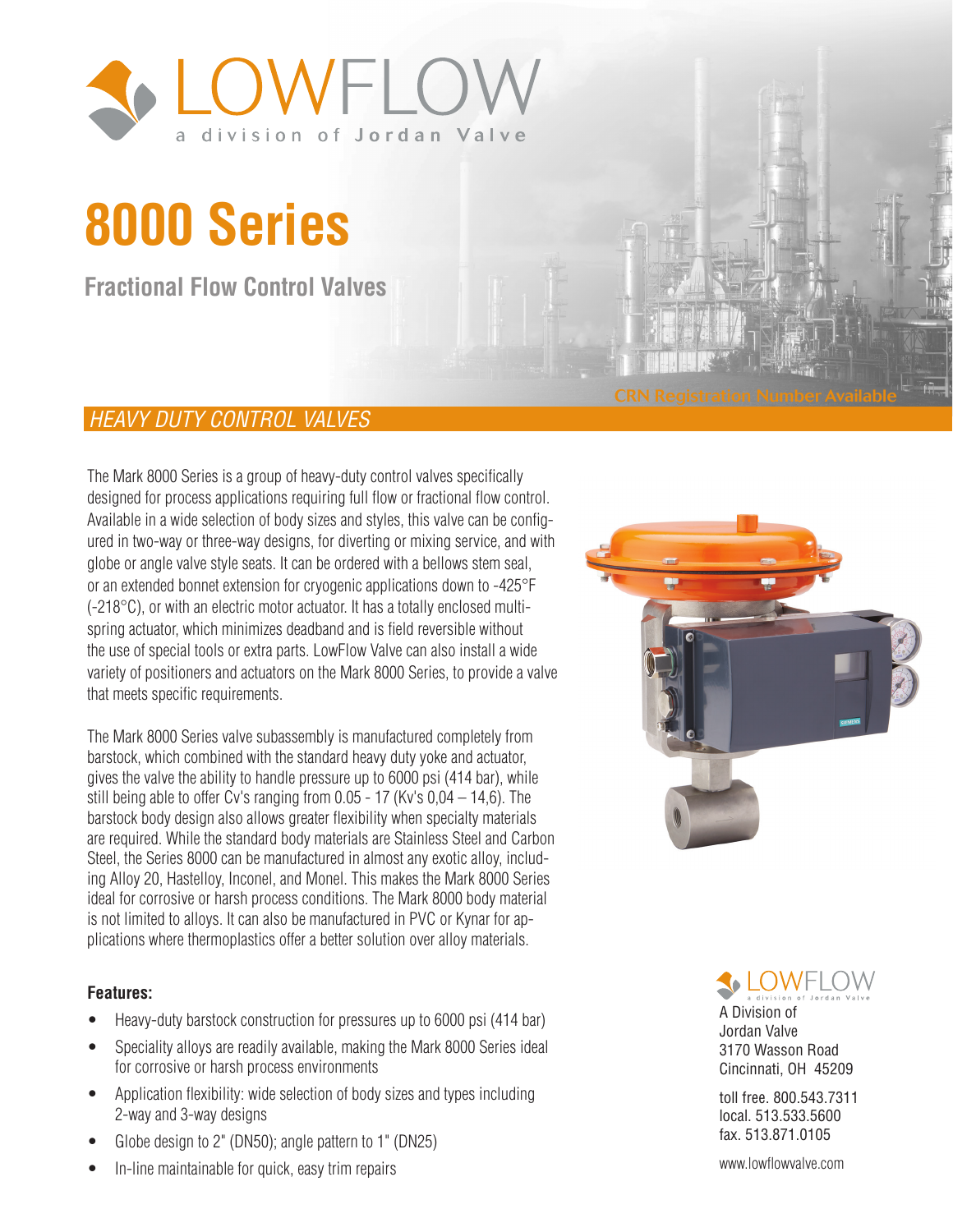

## **SPECIFICATIONS SPECIFICATIONS**

#### *MK8000 SERIES SPECIFICATIONS*

Sizes: 1/2" – 2" (DN15 – DN50)

#### End Connections

- NPT, BSPT
- Raised-face flanges (ANSI, DIN, JIS)
- Ring-type joint flanges
- Socket weld (schedule 40, 80, or 160)
- Bolt-thru flanged (plastic body only)
- Special connections upon request

#### Actuator (see maximum allowable ∆P charts)

• Standard – multi-spring (35M, 55M, 85M)

#### Body Style

- 2-way globe
- 2-way angle (to 1"/DN25)
- 3-way globe

#### Bonnet Type

- Standard screwed
- 8" extended (cryogenic)
- Multi-ply bellows seal
- Extended multi-ply bellows seal

#### Trim Material

- 316SST seat & stem / 17-4 pH SS plug
- 316SS seat, stem and plug
- 316SS / Stellite
- Monel
- Hastelloy C
- Alloy 20
- **Stellite**
- Kynar
- PVC
- Other materials

Actuator Material: 35M/55M/85M – steel; optional - nickel plated steel and 304SS

#### Diaphragm Material: Buna-N/Nylon

#### Stem Packing

- Alloy bodies: Teflon V-ring; graphite/grafoil (use of positioners recommended and required for bellows stem seal\*)
- Plastic bodies: Teflon V-ring positioner required with Viton bonnet gasket; Teflon V-ring with Buna-N bonnet gasket

Service: high pressure chemicals, steam, air, gas, oil, water

#### **Shutoff**

- Standard ANSI Class III (Cv's  $<$  3.5 / Kv's  $<$  3,0) or ANSI Class IV (Cv's 3.5 and higher / Kv's 3,0)
- Optional ANSI Class VI with soft RPTFE seats (consult factory for other soft seat material options)

Ranges: 3-15 psi or 6-30 psi (0,21-1,03 or 0,41-2,07 bar)

#### Action

- Direct (air signal closes valve)
- Reverse (air signal opens valve)

Flow Characteristic: Equal percentage, linear, quick opening Positioners: Pneumatic, electro-pneumatic and digital positioners on all sizes and actuators; contact factory for mounting positioners on PVC or Kynar valves

#### Cv (Kv) Selection – 2-Way Valves

| <b>Valve Size</b> | Standard Cv (Kv)                                                     |
|-------------------|----------------------------------------------------------------------|
| 1/2"/DN15         | 0.05; 0.1; 0.2; 0.5; 1.0; 1.8<br>(0,04; 0,09; 0,17; 0,43; 0,86; 1,6) |
| 3/4"/DN20         | 1.0; 2.0; 3.0 $(0,86; 1,7; 2,6)$                                     |
| 1"/DN25           | 2.0; 3.5; 4.0; 4.3 (1,7; 3,0; 3,4; 3,7)                              |
| 1-1/4"/DN32       | 2.0; 3.5; 4.0; 6.5; 7.1 (1,7; 3,0; 3,4; 5,6; 6,1)                    |
| 1-1/2"/DN40       | 6.5; 9.0; 12.5 (5,6; 7,7; 10,8)                                      |
| 2"/DN50           | 9.0; 16.0; 17.0 (7,7; 13,8; 14,6)                                    |

#### Sizing Notes

- For sizing to your specific application parameters, LowFlow Valve recommends the use of the Sizing & Selection program available free-of-charge from our factory sales office, our representatives or our website.
- Any Cv (Kv) listed as a standard can be provided as optional low flow trim in a larger sized valve

 $*$  Bellows limited to  $\frac{1}{2}$  thru 1-1/4" max ( $\frac{1}{2}$ " stroke)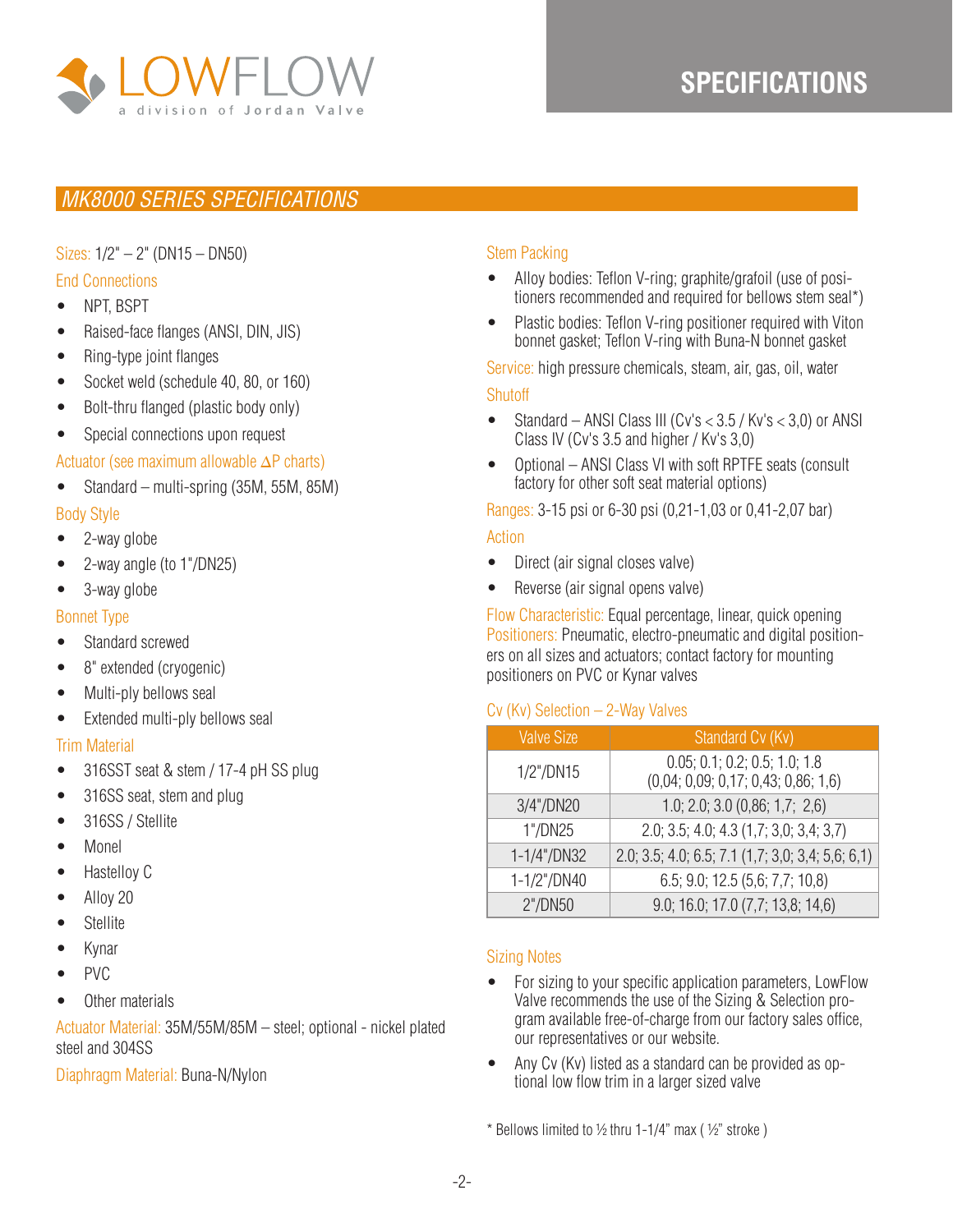

### *MK8000 SERIES SPECIFICATIONS*

#### $CV(KV)$  ATO 3-15 ATO 6-30\* ATC 6-30 ATC w/pos. @ 40 psi (3 bar) 35M Actuator\*\* 0.05-0.2  $(0, 4 - 0.2)$ 5000 (345) 5000 (345) 5000 (345) 5000  $\begin{array}{c} 3000 \\ (345) \end{array}$  N/A 0.5-1.0  $(0,4-0,9)$ 3030 (209) 5000 (345) 5000 (345) 5000  $(345)$  N/A 1.25-2.0  $(1, 1-1, 7)$ 950 (66) 1900 (131) 1580 (109) 3160  $\frac{3100}{(218)}$  N/A 3.0-4.0 (2,6-3,4) 600 (41) 1300 (90) 1000 (69) 2200  $\begin{array}{c} 2200 \\ (152) \end{array}$  N/A 4.3-6.5  $(3,7-5,6)$ 400 (28) 800 (55) 650 (45) 1400 (97) 3500 (241) 7.1 (6,1) 270 (19) 550 (38) 450 (31) 950 (66) 2400 (165) 55M Actuator  $3.0 - 4.0$ (2,6-3,4) 950 (66) 1900 (131) 1500 (103) 3100  $(214)$  N/A 4.3-6.5 (3,7-5,6) 550 (38) 1100 (76) 900 (62) 1900  $(131)$  N/A 7.1-9.0  $(6, 1 - 7, 7)$ 370 (26) 750 (52) 600 (41) 1250  $(86)$  N/A 12.5-16.0 (10,8-13,8) 200 (14) 400 (28) 350 (24) 700  $(48)$  N/A 17.0  $(14,6)$ 130 (9) 250 (17) 225 (16) 448  $\begin{array}{c|c} 440 \\ (31) \end{array}$  N/A 85M Actuator  $3.0 - 4.0$  $(2,6-3,4)$ 1400 (97) 2900 (200) 2400 (165) 4800  $\begin{array}{c} 4000 \\ (331) \end{array}$  N/A 4.3-6.5  $(3,7-5,6)$ 850 (59) 1700 (117) 1400 (97) 2930  $(202)$  N/A 7.1-9.0  $(6, 1 - 7, 7)$ 570 (39) 1150 (79) 920 (63) 1930  $(133)$  N/A 12.5-16.0 (10,8-13,8) 300 (21) 610 (42) 540 (37) 1080  $\begin{array}{c|c} 1000 & N/A \\ (74) & \end{array}$ 17.0  $(14,6)$ 200 (14) 380 (26) 350 (24) 690  $(48)$  N/A Maximum Allowable ∆P Ratings

#### ATO with positioner and 40 psi supply has same rating

\*\* 35M actuator available for  $1/2" - 1-1/4"$  only

#### Cv Versus Travel Chart (% Cv Versus % Travel)

#### Pressure/Temperature Ratings

• Stainless Steel Body

| <b>Valve Size</b>     | Packing<br><b>Material</b> | Temperature, °F (°C)                 | PSIG (Bar) @<br>$100^{\circ}$ F (38 $^{\circ}$ C) |
|-----------------------|----------------------------|--------------------------------------|---------------------------------------------------|
| $1/2$ " to $1$ "      | Standard                   | $-20$ to $450$ ( $-29$ to $232$ )    | 6000 (414)                                        |
| DN15 to DN25)         |                            | High Temp   -20 to 1000 (-29 to 538) | 6000 (414)                                        |
| $1-1/4$ " & $1-1/2$ " |                            | Standard   -20 to 450 (-29 to 232)   | 4000 (276)                                        |
| (DN32 & DN40)         |                            | High Temp   -20 to 1000 (-29 to 538) | 4000 (276)                                        |
| 2" (DN50)             |                            | Standard   -20 to 450 (-29 to 232)   | 2500 (172)                                        |
|                       |                            | High Temp - 20 to 1000 (-29 to 538)  | 2500 (172)                                        |

#### • Carbon Steel Body

| <b>Valve Size</b>         | Packing<br><b>Material</b> | Temperature, °F (°C)    | $PSIG(Bar)$ $@$<br>100°F (38°C) |
|---------------------------|----------------------------|-------------------------|---------------------------------|
| $1/2$ " to $1$ "          | Standard                   | -20 to 450 (-29 to 232) | 6000 (414)                      |
| DN15 to DN25)             | High Temp                  | -20 to 800 (-29 to 429) | 6000 (414)                      |
| $1 - 1/4$ " & $1 - 1/2$ " | Standard                   | -20 to 450 (-29 to 232) | 4000 (276)                      |
| (DN32 & DN40)             | High Temp                  | -20 to 800 (-29 to 429) | 4000 (276)                      |
| 2" (DN50)                 | Standard                   | -20 to 450 (-29 to 232) | 2500 (172)                      |
|                           | High Temp                  | -20 to 800 (-29 to 429) | 2500 (172)                      |

#### PVC or Kynar Body

| Valve Size                  | Packing<br><b>Material</b> | Temperature, °F (°C)        | $\left \frac{\text{PSIG (Bar)} \oslash}{100^{\circ} \text{F (38}^{\circ} \text{C})}\right $ |
|-----------------------------|----------------------------|-----------------------------|---------------------------------------------------------------------------------------------|
| 1/2" to 2"<br>DN15 to DN50) | Standard                   | $-20$ to 140 ( $-29$ to 60) | $***$                                                                                       |

#### Notes:

- \* Actual pressure rating determined by end connection
- \*\* Kynar: rated at 230 psig @ 100°F (16 bar @ 38°C); 185 psig @ 150°F (13 bar @ 66°C)
- \*\* PVC: rated at 335 psig @ 100°F (23 bar @ 38°C); 110 psig @ 140°F (8 bar @ 60°C)

#### *For other materials, please consult factory*

| <b>Size</b>   | Ivpe                | 5% | 10%       | 20%         | 30%       | 40% | 50% | 60% | 70% | 80% | 90% | 100% |
|---------------|---------------------|----|-----------|-------------|-----------|-----|-----|-----|-----|-----|-----|------|
| $1/2" - 3/4"$ | Linear              |    | 12<br>. . | $\sim$<br>∼ | 21<br>ا ب | 40  | 50  | 61  | 72  | 83  | 91  | 100  |
|               | Equal<br>Percentage | 4  |           |             | 10        | 14  | 19  | 25  | 37  | 57  | 78  | 100  |
| <b>Size</b>   | Ivpe                | 5% | $10\%$    | 20%         | 30%       | 40% | 50% | 60% | 70% | 80% | 90% | 100% |
| $1" - 2"$     | Linear              |    | 15        | 30          | 42        | 54  | 65  | 78  | 85  | 94  | 99  | 100  |
|               | Percentage<br>Equal |    |           |             | 10        | 16  | 24  | 34  | 49  | 73  | 95  | 100  |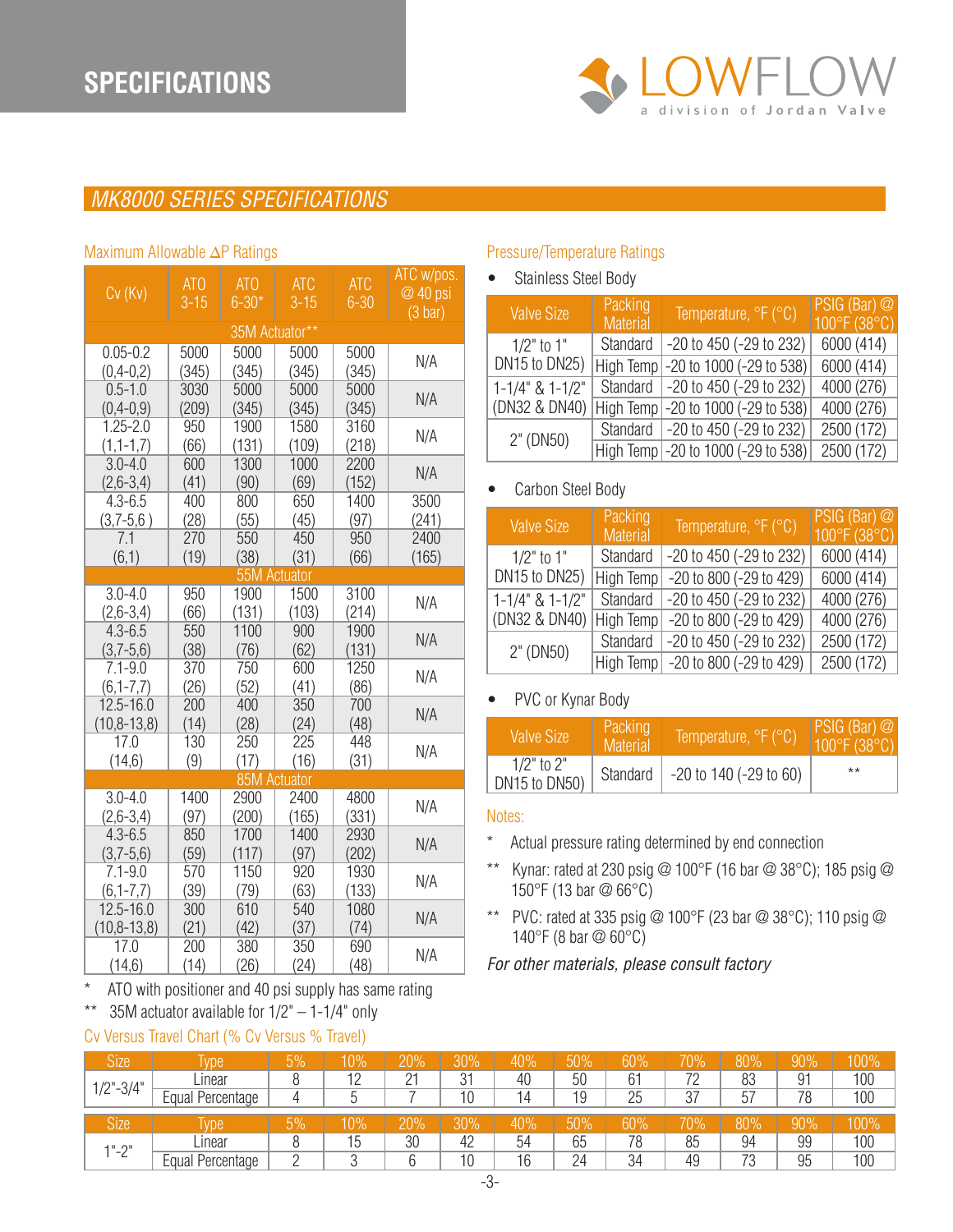

## **SPECIFICATIONS**

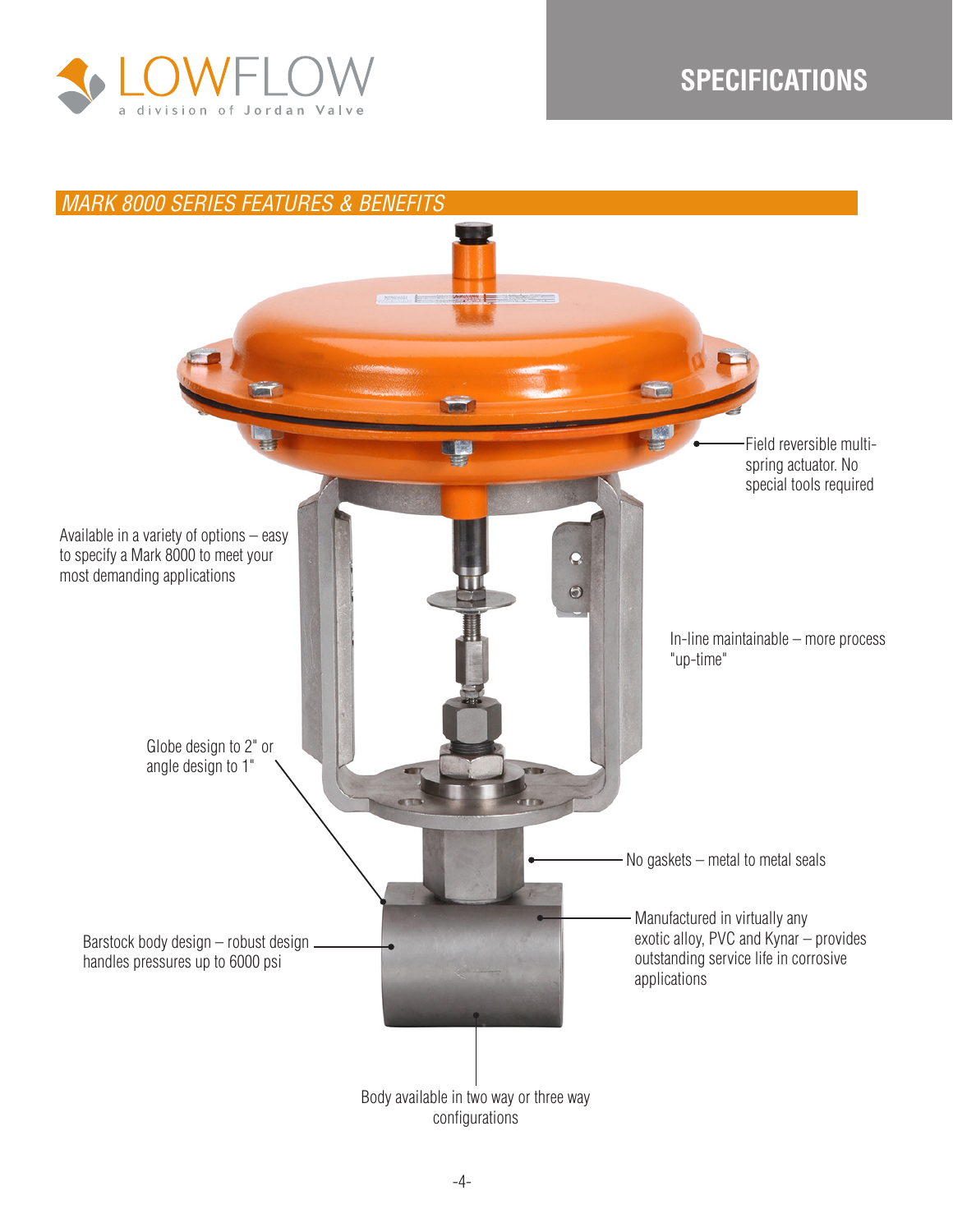

## *MARK 8000 SERIES DIMENSIONS*

• Globe Design



#### **• Mark 8000 Series (with 35M actuator)**

| <b>VALVE</b> |      | <b>DIMENSIONS</b> | <b>WEIGHT</b> |      |            |
|--------------|------|-------------------|---------------|------|------------|
| <b>SIZE</b>  | A    | B                 | C             | D    | <b>LBS</b> |
| 1/2"         | 3.00 | 11.62             | 1.25          | 9.50 | 19         |
| 3/4"         | 3.00 | 11.62             | 1.25          | 9.50 | 19         |
| 1"           | 3.75 | 11.62             | 1.50          | 9.50 | 21         |
| $1 - 1/4"$   | 5.00 | 12.00             | 1.65          | 9.50 | 25         |
| $1 - 1/2"$   | 4.75 | 13.62             | 2.00          | 9.50 | 29         |
| 2"           | 5.75 | 13.87             | 2.20          | 9.50 | 31         |

#### **• Mark 8000 Series, Metric (with 35M actuator)**

| <b>VALVE</b> |     | <b>WEIGHT</b> |    |     |            |
|--------------|-----|---------------|----|-----|------------|
| <b>SIZE</b>  | A   | B             | C  | D   | <b>KGS</b> |
| <b>DN15</b>  | 76  | 295           | 32 | 241 | 9          |
| <b>DN20</b>  | 76  | 295           | 32 | 241 | 9          |
| <b>DN25</b>  | 95  | 295           | 38 | 241 | 10         |
| <b>DN32</b>  | 127 | 305           | 42 | 241 | 11         |
| <b>DN40</b>  | 121 | 346           | 51 | 241 | 13         |
| <b>DN50</b>  | 146 | 352           | 57 | 241 | 14         |

• Angle Design • Angle Design



#### **• Mark 8000 Series Angle Valve**

| <b>VALVE SIZE</b> |      |       | <b>DIMENSIONS</b> |      |
|-------------------|------|-------|-------------------|------|
|                   | A    | B     |                   | D    |
| 1/2"              | 1.38 | 11.62 | 1.00              | 9.50 |
| 3/4"              | 1.88 | 11.62 | 1.50              | 9.50 |
| 1"                | 1.88 | 11.62 | 1.44              | 9.50 |

#### **• Mark 8000 Series Angle Valve, Metric**

|                   |    |     | <b>DIMENSIONS</b> |     |
|-------------------|----|-----|-------------------|-----|
| <b>VALVE SIZE</b> | А  | R   |                   | D   |
| <b>DN15</b>       | 35 | 295 | 25                | 241 |
| <b>DN20</b>       | 35 | 295 | 38                | 241 |
| <b>DN25</b>       | 35 | 295 | 37                | 241 |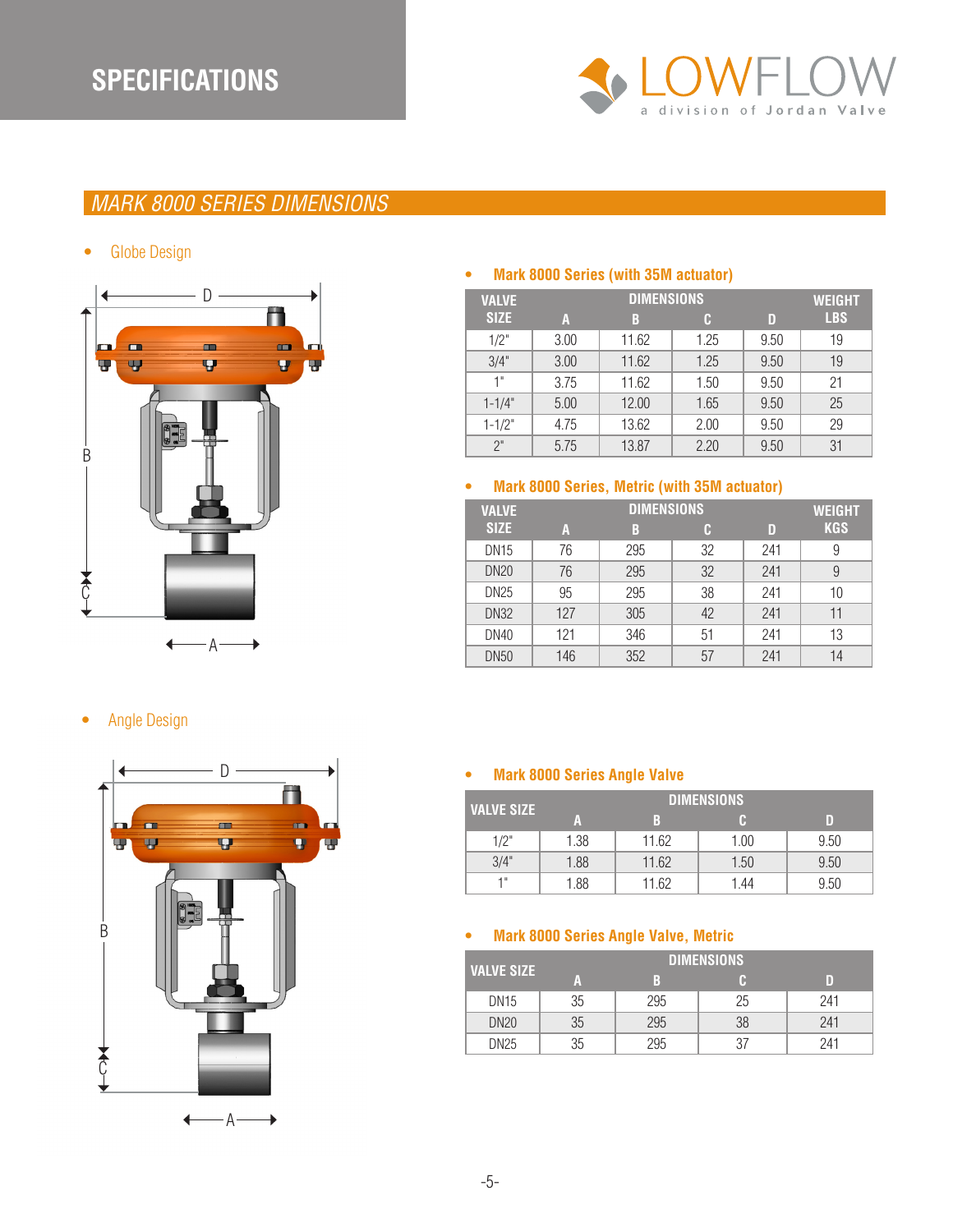

## **SPECIFICATIONS**

#### *MARK 8000 SERIES ORDERING SCHEMATIC*

|  | Model No.   Size   Body Mat'l |  | <u> —</u> |  |  |  | 4U7 |  |  |  |  |
|--|-------------------------------|--|-----------|--|--|--|-----|--|--|--|--|
|  |                               |  |           |  |  |  |     |  |  |  |  |

|         | <b>MODEL</b>                 |
|---------|------------------------------|
| 8000G   | Two-Way GLobe Valve          |
| 8000GTP | with Top Mounted Positioner  |
| 8000GSP | with Side Mounted Positioner |
| 8000GMV | with Motor Actuator          |
| 8000A   | Two-Way Angle Valve          |
| 8000ATP | with Top Mounted Positioner  |
| 8000ASP | with Side Mounted Positioner |
| 8000T   | Three-Way Globe Valve        |
| 8000TTP | with Top Mounted Positioner  |
| 8000TSP | with Side Mounted Positioner |

|     | <b>SIZE</b>      |
|-----|------------------|
| 050 | $1/2$ " (DN15)   |
| 075 | $3/4$ " (DN20)   |
| 100 | 1" (DN25)        |
| 125 | $1-1/4$ " (DN32) |
| 150 | $1-1/2$ " (DN40) |
| 200 | 2" (DN50)        |

|           | <b>BODY MATERIAL</b> |
|-----------|----------------------|
| CВ        | <b>Carbon Steel</b>  |
| <b>SB</b> | 316SS                |
| <b>BR</b> | <b>Brass</b>         |
| <b>MN</b> | Monel                |
| HC        | Hastelloy C          |
| A2        | Alloy 20             |
| ΚN        | Kynar                |
| PV        | <b>PVC</b>           |

| 1& 2           | <b>END CONNECTIONS</b> |
|----------------|------------------------|
| PT             | <b>FNPT</b>            |
| <b>BT</b>      | <b>BSPT</b>            |
| BP             | <b>BSPP</b>            |
| <b>SW</b>      | <b>FSW</b>             |
| R <sub>5</sub> | 150# RF                |
| J <sub>5</sub> | 150# RTJ               |
| R <sub>3</sub> | 300# RF                |
| J3             | 300# RTJ               |
| R <sub>6</sub> | 600# RF                |
| J6             | 600# RTJ               |
| R <sub>9</sub> | 900# RF                |
| J9             | 900# RTJ               |
| R1             | 1500# RF               |
| J1             | 1500# RTJ              |
| R <sub>2</sub> | 2500# RF               |
| J2             | 2500# RTJ              |
| B4             | BWE Sch 40             |
| B <sub>8</sub> | BWE Sch 80             |
| <b>B6</b>      | BWE Sch 160            |
| BU             | Bolt-thru for KN/PV    |
| ΖZ             | Non-standard           |

| 3 & 4     | <b>BONNET/PACKING</b>               |  |  |
|-----------|-------------------------------------|--|--|
|           | <b>METAL BODIES</b>                 |  |  |
| <b>ST</b> | Standard/TFE                        |  |  |
| $SH^*$    | Standard/High Temperature           |  |  |
| ЕT        | 8" Extended/TFE (Cryogenic)         |  |  |
| EH*       | 8" Extended/High Temperature        |  |  |
| ВT        | Multi-ply Bellows/TFE               |  |  |
| $BH**$    | Multi-ply Bellows/High Temperature  |  |  |
| ΖZ        | No-standard                         |  |  |
|           | <b>PLASTIC BODIES</b>               |  |  |
| SB        | Standard/TFE w/Buna-N Bonnet Gasket |  |  |
| <b>SV</b> | Standard/TFE w/Viton Bonnet Gasket  |  |  |
| BB        | Bolt-thru Body/TFE w/Buna           |  |  |
| <b>BV</b> | Bolt-thru Body/TFE w/Viton          |  |  |
| ΖZ        | Non-standard                        |  |  |
|           |                                     |  |  |

\* Positioner recommended or high temperature packing

\*\* Positioner Required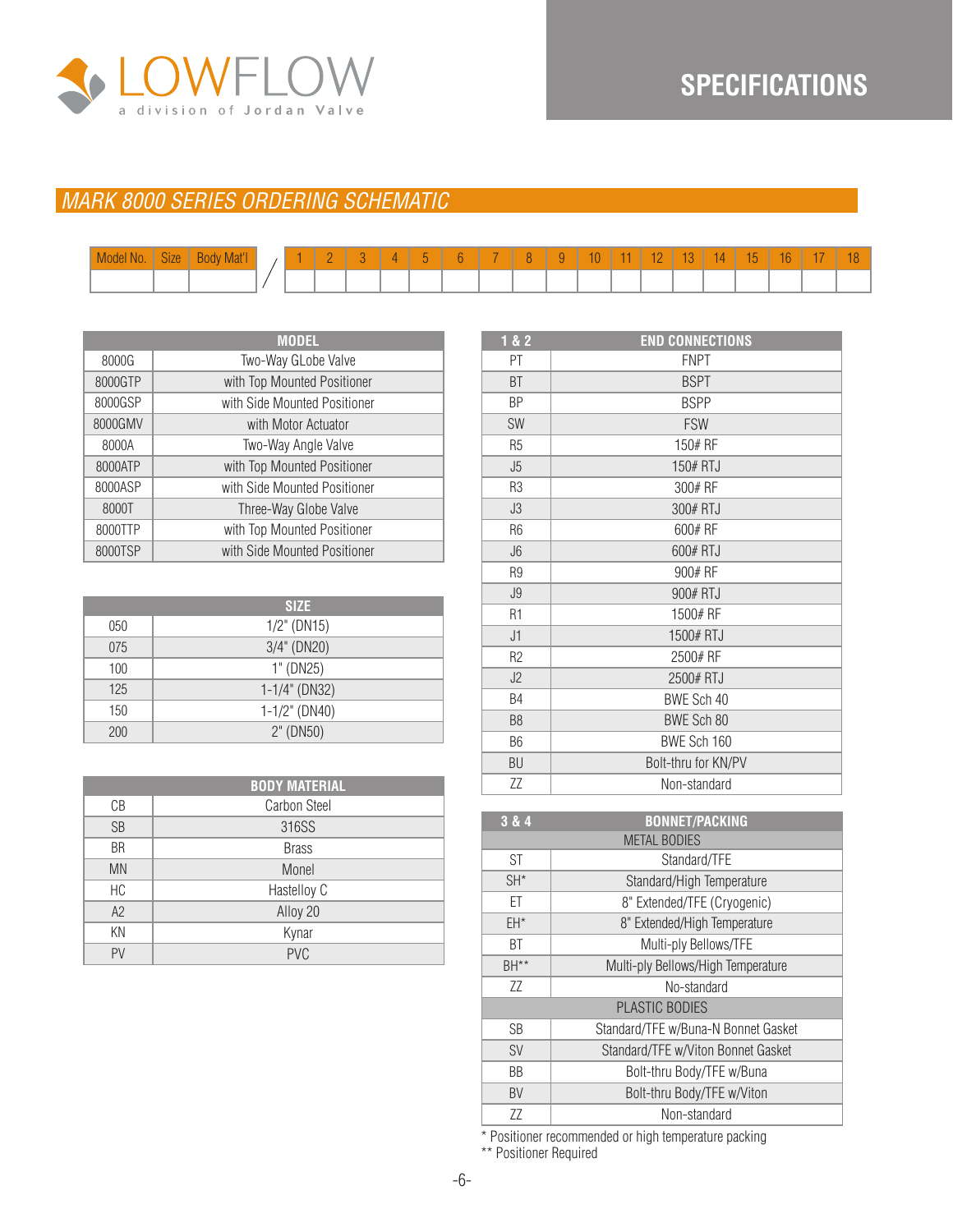## **SPECIFICATIONS**



#### *MARK 8000 SERIES ORDERING SCHEMATIC*

| $\overline{5}$          | <b>PLUG &amp; SEAT</b>                    |  |
|-------------------------|-------------------------------------------|--|
| Stem/Plug/Seat Material |                                           |  |
| 8000G/GTP/GSP/GMV       |                                           |  |
|                         | <b>Metal Bodies</b>                       |  |
| Α                       | Standard - Linear Hard                    |  |
| B                       | Standard $- =\%$ Hard                     |  |
| $\overline{C}$          | Standard - Q.O. Hard                      |  |
| D                       | Standard - Linear Soft (RPTFE)            |  |
| E                       | Standard $-$ =% Soft (RPTFE)              |  |
| $\overline{F}$          | Standard - Q.O. Soft (RPTFE)              |  |
| G                       | 316/Stellite/Stell - Linear Hard          |  |
| $\overline{H}$          | 316/Stellite/Stell -= % Hard              |  |
| $\overline{1}$          | 316/Stellite/Stell - Q.O. Hard            |  |
| M                       | Alloy 20/AL20/AL20 - Linear Hard          |  |
| $\overline{\mathsf{N}}$ | Alloy 20/AL20/AL20 - % Hard               |  |
| $\overline{P}$          | Alloy 20/AL20/AL20 - Q.O. Hard            |  |
| Q                       | Alloy 20/AL20/AL20 - Linear Soft (RPTFE)  |  |
| $\overline{R}$          | Alloy 20/AL20/AL20 - % Soft (RPTFE)       |  |
| $\overline{s}$          | Alloy 20/AL20/AL20 - Q.O. Soft (RPTFE)    |  |
| $\overline{\mathsf{T}}$ | Monel/Mon/Mon - Linear Hard               |  |
| U                       | Monel/Mon/Mon $- =\%$ Hard                |  |
| $\overline{\mathsf{V}}$ | Monel/Mon/Mon-Q.O. Hard                   |  |
| $\overline{W}$          | Monel/Mon/Mon - Linear Soft (RPTFE)       |  |
| $\overline{\mathsf{X}}$ | Monel/Mon/Mon -= % Soft (RPTFE)           |  |
| $\overline{Y}$          | Monel/Mon/Mon-Q.O. Soft (RPTFE)           |  |
| $\mathbf{1}$            | Hastelloy C/H-C/H-C - Linear Hard         |  |
| $\overline{c}$          | Hastelloy $C/H-C/H-C$ =% Hard             |  |
| $\overline{3}$          | Hastelloy C/H-C/H-C - Q.O. Hard           |  |
| $\overline{4}$          | Hastelloy C/H-C/H-C - Linear Soft (RPTFE) |  |
| $\overline{5}$          | Hastelloy C/H-C/H-C =% Soft (RPTFE)       |  |
| $\overline{6}$          | Hastelloy C/H-C/H-C - Q.O. Soft (RPTFE)   |  |
| $\overline{Z}$          | Non-standard                              |  |
|                         | PLASTIC BODIES                            |  |
| Α                       | Standard Body - Linear                    |  |
| $\sf B$                 | Standard Body - Equal Percentage          |  |
| $\overline{\mathbb{C}}$ | Standard Body - Quick Opening             |  |
| $\overline{D}$          | Bolt thru Body - Linear                   |  |
| E                       | Bolt thru Body - Equal Percentage         |  |
| $\overline{F}$          | Bolt thru Body - Quick Opening            |  |
| $\overline{z}$          | Non-Standard                              |  |
|                         | 8000A/ATP/ASP & 8000T/TTP/TSP             |  |
| Ζ                       | Non-standard                              |  |

| 6           | CV (KV)     |
|-------------|-------------|
| A           | 0.05(0,043) |
| B           | 0.1(0,086)  |
| C           | 0.2(0,17)   |
| D           | 0.5(0, 43)  |
| E           | 1.0(0,86)   |
| F           | 2.0(1,72)   |
| G           | 4.0(3,44)   |
| Н           | 6.5(5,63)   |
| I           | 9.0(7,74)   |
| J           | 16.0 (13,8) |
| Κ           | 25(21,5)    |
| M           | 1.5(1,3)    |
| Ν           | 1.8(1,6)    |
| P           | 3.0(2,6)    |
| Q           | 3.5(3,01)   |
| R           | 4.3(3,7)    |
| S           | 7.1(6,1)    |
| $\mathsf T$ | 12.5(10,8)  |
| U           | 17 (14,6)   |

| 7 & 8         | <b>ACTUATOR</b>      |   |                    |
|---------------|----------------------|---|--------------------|
| <b>TYPE</b>   |                      |   | <b>SIZE</b>        |
|               | ALL VALVES EXCEPT SP |   |                    |
| D             | Air-to-Close         | 3 | 35M                |
| R             | Air-to-Open          | 5 | 55M                |
| <b>FOR SP</b> |                      | 8 | 85M                |
| S             | W/SMP                |   |                    |
| Z             | Non-standard         |   |                    |
| 8000GMV       |                      |   |                    |
| Ν             | On-Off               | 2 | NEMA <sub>12</sub> |
| M             | Ma/Voltage           | 4 | NEMA 4 & X-P       |
| ΖZ            | Non-standard         |   |                    |